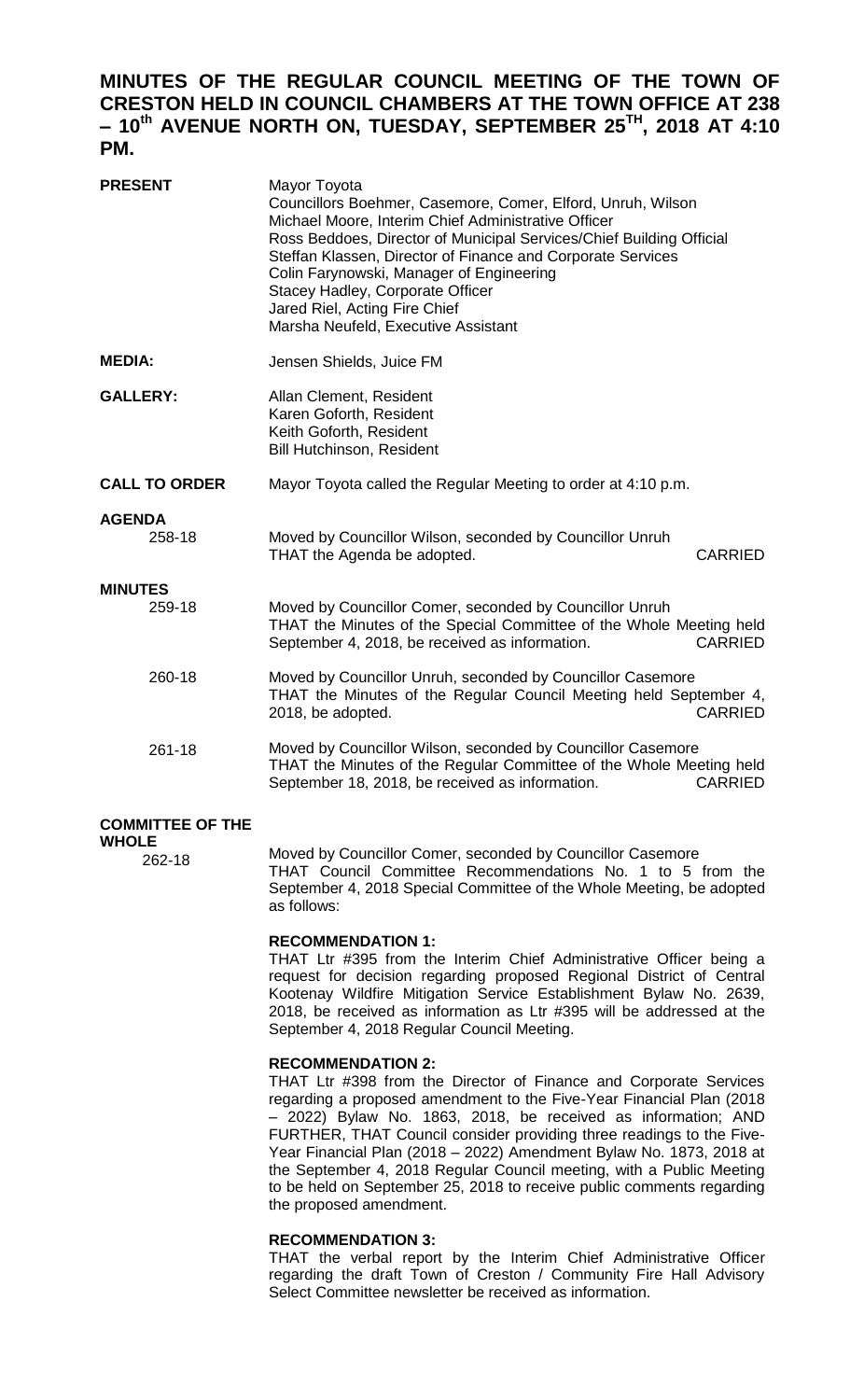#### **RECOMMENDATION 4:**

THAT Ltr #403 from the Interim Chief Administrative Officer regarding a request for decision with respect to the Creston Valley Kootenay Lake Economic Action Partnership Governance Model be received as information.

#### **RECOMMENDATION 5:**

THAT the request from Annette Agabob regarding a request to utilize the greenspace at 1411 Canyon St. on September 10, 2018 from 2:30 – 6:00 pm to host a free "suicide awareness" event be approved; THAT Council directs staff to amend the Parks, Trails and Public Places Regulations Bylaw No. 1788, 2014 to include 1411 Canyon Street, being the greenspace, as a bookable space for public use with the same applicable conditions as all other Town of Creston parks.

CARRIED

263-18 Moved by Councillor Elford, seconded by Councillor Casemore THAT Council Committee Recommendations No. 1 to 5 from the September 18, 2018 Regular Committee of the Whole Meeting, be adopted as follows:

#### **RECOMMENDATION 1:**

THAT Ltr #300 from Leigh Anne Isaac on behalf of Kootenay Bats regarding a presentation with respect to the Town of Creston becoming designated as a "bat friendly community" be received for information; AND FURTHER, THAT Staff research options to assist with providing information in conjunction with planned community outreach activities.

#### **RECOMMENDATION 2:**

THAT Ltr #404 from aKd Resource regarding review of the Auditor General for *Local Government Act* and Office be received as information.

#### **RECOMMENDATION 3:**

THAT Ltr #408 from KBRH Health Foundation regarding a request for donation be received as information.

### **RECOMMENDATION 4:**

THAT Ltr #413 from Fair Vote Canada regarding BC's Referendum on Proportional Representation be received as information.

### **RECOMMENDATION 5:**

THAT the verbal report from the Interim Chief Administrative Officer regarding the latest Town of Creston / Community Fire Hall Advisory Select Committee newsletter be received as information.

CARRIED

#### **ITEMS OF BUSINESS**

264-18 ►2018 SCHIKURSKI BOOSTER STATION **RENOVATION** PROJECT TENDER AWARD

Moved by Councillor Unruh, seconded by Councillor Wilson

THAT Ltr # 424 from the Manager of Engineering regarding the award of the tender for the renovation of the Schikurski Booster Station be received as information; THAT Council award the general construction contract for the 2018 Schikurski Booster Station Renovation Project to T.A. Rendek & Associates Ltd. in the amount of \$896,400 (excluding GST) as the lowest tender meeting the Town's specifications; THAT funding be allocated from the 2018 Water Capital Fund for the Schikurski Booster Station Renovation Project; AND FURTHER, THAT an additional \$137,588 be added to the 5 year Financial Plan in 2019 for the Schikurski Booster Station Renovation Project with funding to be allocated from water operating reserve or surpluses. CARRIED

#### *Councillor Kevin Boehmer entered at 4:16 p.m.*

265-18 ►FIVE YEAR FINANCIAL PLAN AMENDMENT BYLAW NO. 1873, 2018

Moved by Councillor Elford, seconded by Councillor Wilson THAT Ltr #427 from the Director of Finance and Corporate Services be received as information; AND FURTHER, THAT Council considers adoption of the Five-Year Financial Plan (2018-2022) Amendment Bylaw No. 1873, 2018. CARRIED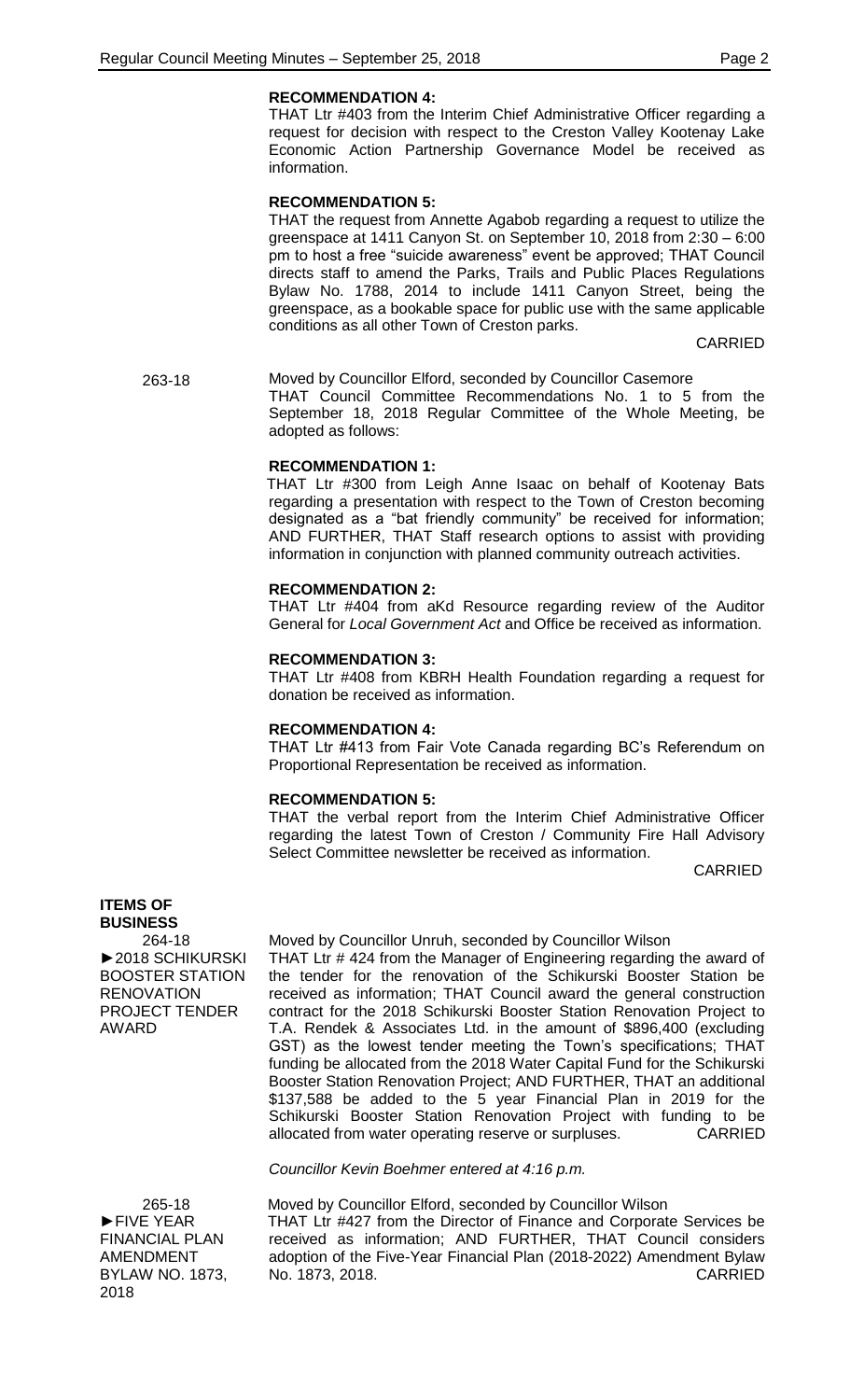| 266-18<br>DVP APPLICATION<br>$-1210$ HILLSIDE<br><b>STREET</b>                                              | Moved by Councillor Elford, seconded by Councillor Boehmer<br>THAT Ltr #419 from McBlain Holdings Ltd. being a Development<br>Variance Permit Application for the property located at 1210 Hillside<br>Street be received as information; THAT Council consider the application<br>for DVP-03/18 to McBlain Holdings Ltd., the owner of the property legally<br>described as: Lot B, District Lot 891, Kootenay District Plan 18892, to<br>vary Zoning Bylaw No. 1123, Section R-1.2.5, "Minimum frontage for<br>single family dwelling of 15 metres" to "Minimum frontage for single<br>family dwelling to 6.1 metres," to allow for a panhandle access; AND<br>FURTHER, THAT staff is directed to proceed with the required public<br>notice for the Development Variance Permit Application 03/18 to vary the<br>minimum parcel frontage from 15 metres to 6.1 metres.<br><b>CARRIED</b> |
|-------------------------------------------------------------------------------------------------------------|---------------------------------------------------------------------------------------------------------------------------------------------------------------------------------------------------------------------------------------------------------------------------------------------------------------------------------------------------------------------------------------------------------------------------------------------------------------------------------------------------------------------------------------------------------------------------------------------------------------------------------------------------------------------------------------------------------------------------------------------------------------------------------------------------------------------------------------------------------------------------------------------|
| 267-18<br>$\blacktriangleright$ 2019<br><b>WOODSTOVE</b><br><b>EXCHANGE</b><br><b>PROGRAM</b>               | Moved by Councillor Elford, seconded by Councillor Wilson<br>THAT Ltr #422 from the Regional District of Central Kootenay regarding<br>the 2019 Woodstove Exchange Program be received as information;<br>AND FURTHER, THAT Council commits to participate in the Woodstove<br>Exchange Program for 2019, with the Regional District of Central<br>Kootenay to provide a \$100 per stove rebate for Town of Creston<br>residents or property owners, to a maximum of twenty stoves. CARRIED                                                                                                                                                                                                                                                                                                                                                                                                 |
| 268-18<br>REGIONAL<br><b>RETROFIT AND NEW</b><br><b>BUILD ENERGY</b><br><b>EFFICIENCY</b><br><b>PROGRAM</b> | Moved by Councillor Boehmer, seconded by Councillor Wilson<br>THAT Ltr #426 from the Interim Chief Administrative Officer regarding a<br>request from the Regional District of Central Kootenay for a letter in<br>support of the Regional Residential Retrofit and New Build Program be<br>received as information; AND FURTHER, THAT Council directs staff to<br>prepare a letter of support to be sent to the Regional District of Central<br>Kootenay regarding the implementation of the Regional Residential<br><b>CARRIED</b><br>Retrofit and New Build Program.                                                                                                                                                                                                                                                                                                                     |
| <b>BYAWS</b>                                                                                                |                                                                                                                                                                                                                                                                                                                                                                                                                                                                                                                                                                                                                                                                                                                                                                                                                                                                                             |
| 269-18<br>BYLAW 1873                                                                                        | Moved by Councillor Boehmer, seconded by Councillor Elford<br>THAT Five Year Financial Plan (2018 - 2022) Amendment Bylaw No.<br>1873, 2018, be adopted.<br><b>CARRIED</b>                                                                                                                                                                                                                                                                                                                                                                                                                                                                                                                                                                                                                                                                                                                  |
|                                                                                                             | Karen Goforth left at 4:27 p.m.                                                                                                                                                                                                                                                                                                                                                                                                                                                                                                                                                                                                                                                                                                                                                                                                                                                             |
| <b>NEW BUSINESS</b>                                                                                         | The Director of Municipal Services provided an update with respect to the<br>newly installed carpet in Council Chambers.                                                                                                                                                                                                                                                                                                                                                                                                                                                                                                                                                                                                                                                                                                                                                                    |
| <b>REPORTS OF REPS</b><br>CLR BOEHMER                                                                       | Councillor Boehmer reported on his attendance at the Lower Kootenay<br>Band's celebration in Ainsworth and a Creston Valley Regional Airport<br>Society meeting.                                                                                                                                                                                                                                                                                                                                                                                                                                                                                                                                                                                                                                                                                                                            |
| CLR CASEMORE                                                                                                | Councillor Casemore reported on his attendance at the 2018 Union of<br>British Columbia Municipalities (UBCM) Conference and the welcome<br>event for Dr. Storrier and family.                                                                                                                                                                                                                                                                                                                                                                                                                                                                                                                                                                                                                                                                                                              |
| CLR COMER                                                                                                   | Councillor Comer reported on her attendance at a Fields Forward<br>meeting, the Lower Kootenay Band's celebration in Ainsworth, and the<br>welcome event for Dr. Storrier and family.                                                                                                                                                                                                                                                                                                                                                                                                                                                                                                                                                                                                                                                                                                       |
| CLR ELFORD                                                                                                  | Councillor Elford reported on his attendance at the Arrow Creek Water<br>Opening Celebration, Town of Creston / Community Fire Hall Advisory<br>Select Committee (ASC) (Open House) and Creston Valley ASC Fall Fair<br>Booth, Fall Fowl Feast, and the welcome event for Dr. Storrier and family.                                                                                                                                                                                                                                                                                                                                                                                                                                                                                                                                                                                          |
| CLR UNRUH                                                                                                   | Councillor Unruh reported on her attendance at the Creston Valley<br>Chamber of Commerce and Creston Valley Winter Festival meetings,<br>and the welcome event for Dr. Storrier and family.                                                                                                                                                                                                                                                                                                                                                                                                                                                                                                                                                                                                                                                                                                 |
| CLR WILSON                                                                                                  | Councillor Wilson reported on her attendance at the Creston Valley Arts<br>Council and Creston Valley Services Committee meetings, the Lower<br>Kootenay Band's celebration in Ainsworth, and the welcome event for Dr.<br>Storrier and family.                                                                                                                                                                                                                                                                                                                                                                                                                                                                                                                                                                                                                                             |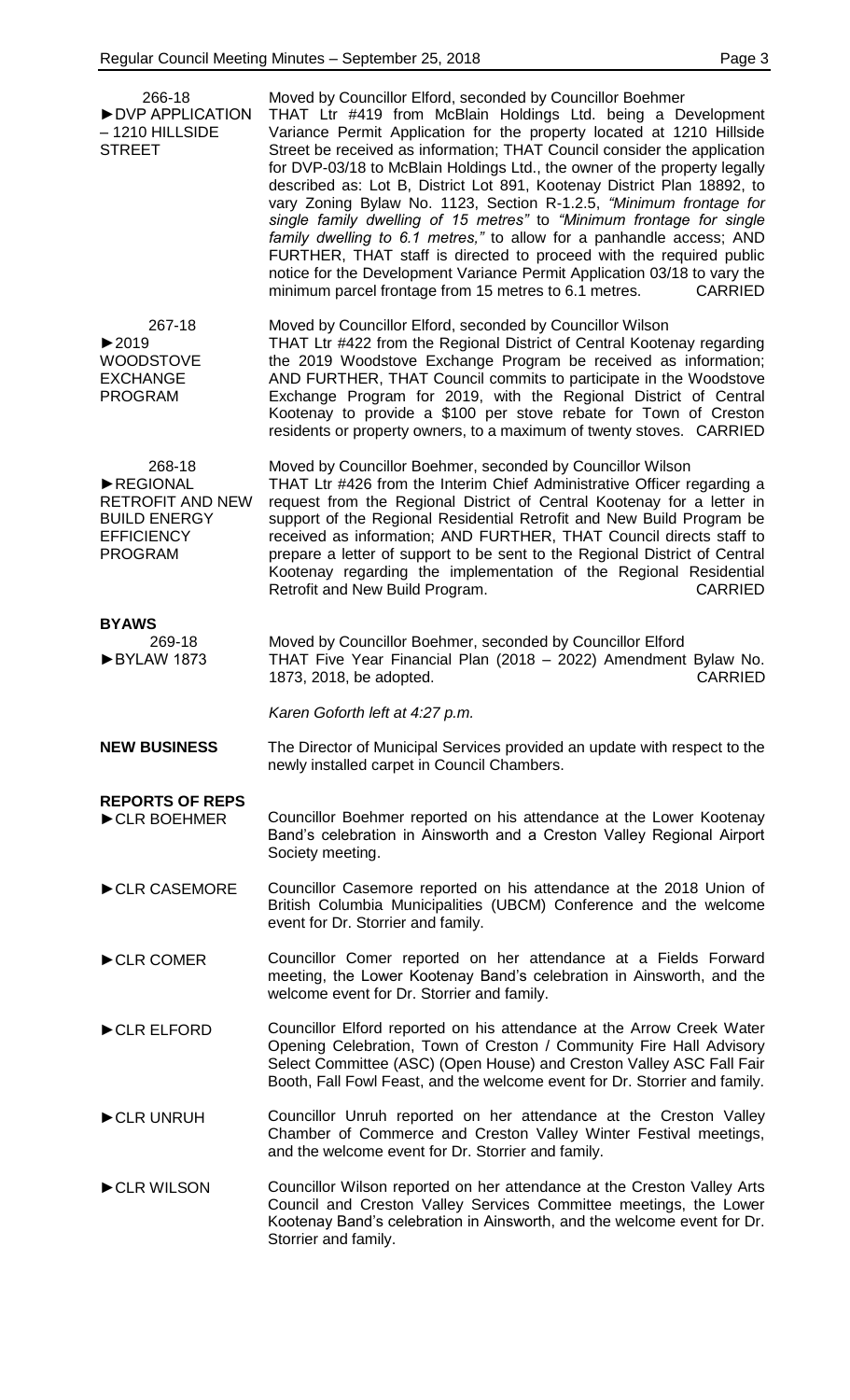| MAYOR TOYOTA                                              | Mayor Toyota reported on his attendance at the following meetings<br>and/or events:<br>Take Back the Night;<br>$\blacksquare$<br>Lower Kootenay Band's celebration in Ainsworth;<br>٠<br><b>RDCK Board Meeting;</b><br>٠<br>Cops for Kids Breakfast;<br>٠<br>• 2018 UBCM Conference;<br>Creston Valley Fall Fair;<br>٠<br>Arrow Creek Water Opening Celebration;<br>٠<br><b>Creston Valley Services Committee;</b><br><b>Barbara</b><br>• Welcome event for Dr. Storrier and family; and,<br>Coffee Talk.                                           |
|-----------------------------------------------------------|-----------------------------------------------------------------------------------------------------------------------------------------------------------------------------------------------------------------------------------------------------------------------------------------------------------------------------------------------------------------------------------------------------------------------------------------------------------------------------------------------------------------------------------------------------|
| 270-18<br>$\blacktriangleright$ RECEIVE<br><b>REPORTS</b> | Moved by Councillor Boehmer, seconded by Councillor Unruh<br>THAT the verbal Reports of Council be received as information.<br><b>CARRIED</b>                                                                                                                                                                                                                                                                                                                                                                                                       |
| <b>GIVING OF NOTICES</b>                                  | ASC OPEN HOUSE - October 2, 2018<br>COTW - September 18 and October 16, 2018<br>COUNCIL - September 25 and October 9, 2018<br>UBCM - September 10 - 14, 2018                                                                                                                                                                                                                                                                                                                                                                                        |
| <b>QUESTION PERIOD</b>                                    | K. Goforth requested that an air quality test be completed on the Creston<br><b>Education Centre.</b>                                                                                                                                                                                                                                                                                                                                                                                                                                               |
|                                                           | R. Beddoes, Director of Municipal Services advised that hazardous<br>materials testing and radon materials reports have been completed and<br>that upon inspection, the Town of Creston is satisfied that the Creston<br>Education Centre is dry, healthy and in good condition.                                                                                                                                                                                                                                                                    |
|                                                           | B. Hutchinson requested information regarding the Town of Creston's<br>Council Convention Attendance Policy with respect to Councillor Adam<br>Casemore's attendance to the 2018 UBCM Conference.                                                                                                                                                                                                                                                                                                                                                   |
|                                                           | Mayor Ron Toyota advised that Councillor Casemore's attendance to the<br>2018 UBCM Conference ensures continuity regionally should Councillor<br>Casemore be elected as an Area Director, and that during UBCM<br>Councillor Casemore was confident that he would be running in the local<br>election (either Town of Creston or Regional District of Central<br>Kootenay), however, Councillor Casemore was undecided as to which<br>local election to run as a candidate in (either Town of Creston or<br>Regional District of Central Kootenay). |
|                                                           | M. Moore, Interim Chief Administrative Officer advised that the Policy                                                                                                                                                                                                                                                                                                                                                                                                                                                                              |

M. Moore, states that a member of Council may not attend UBCM if they will not be running during the next local election, that the Policy does not clarify the Town of Creston specifically and that the Council Convention Attendance Policy will be amended in the future to further clarify the policies intent.

*Council moved into the Regular Closed Meeting at 4:50 p.m.*

|                                                                                                                                       | <u>Outhor moved into the riggilar Olosed McCling at 4.00 p.m.</u>                                                                                                                                                          |
|---------------------------------------------------------------------------------------------------------------------------------------|----------------------------------------------------------------------------------------------------------------------------------------------------------------------------------------------------------------------------|
| <b>MOVE TO CLOSED</b><br><b>MEETING</b>                                                                                               |                                                                                                                                                                                                                            |
| 271-18                                                                                                                                | Moved by Councillor Unruh, seconded by Councillor Casemore<br>THAT by authority of the Community Charter, this meeting is closed from<br>the public and/or news media, pursuant to Sub-Section 90(1)(c).<br><b>CARRIED</b> |
| <b>RECONVENE</b>                                                                                                                      | The Regular Council Meeting reconvened at 5:19 p.m.                                                                                                                                                                        |
| <b>RESOLUTION</b><br><b>FOLLOWING</b><br><b>CLOSED MEETING</b><br>272-18<br>COUNCIL AND<br><b>COTW START TIME</b><br>$-$ OCTOBER 2018 | Moved by Councillor Boehmer, seconded by Councillor Elford<br>THAT the Regular Council and Committee of the Whole Meetings for the<br>month of October 2018 commence at 4:30 p.m.<br><b>CARRIED</b>                        |